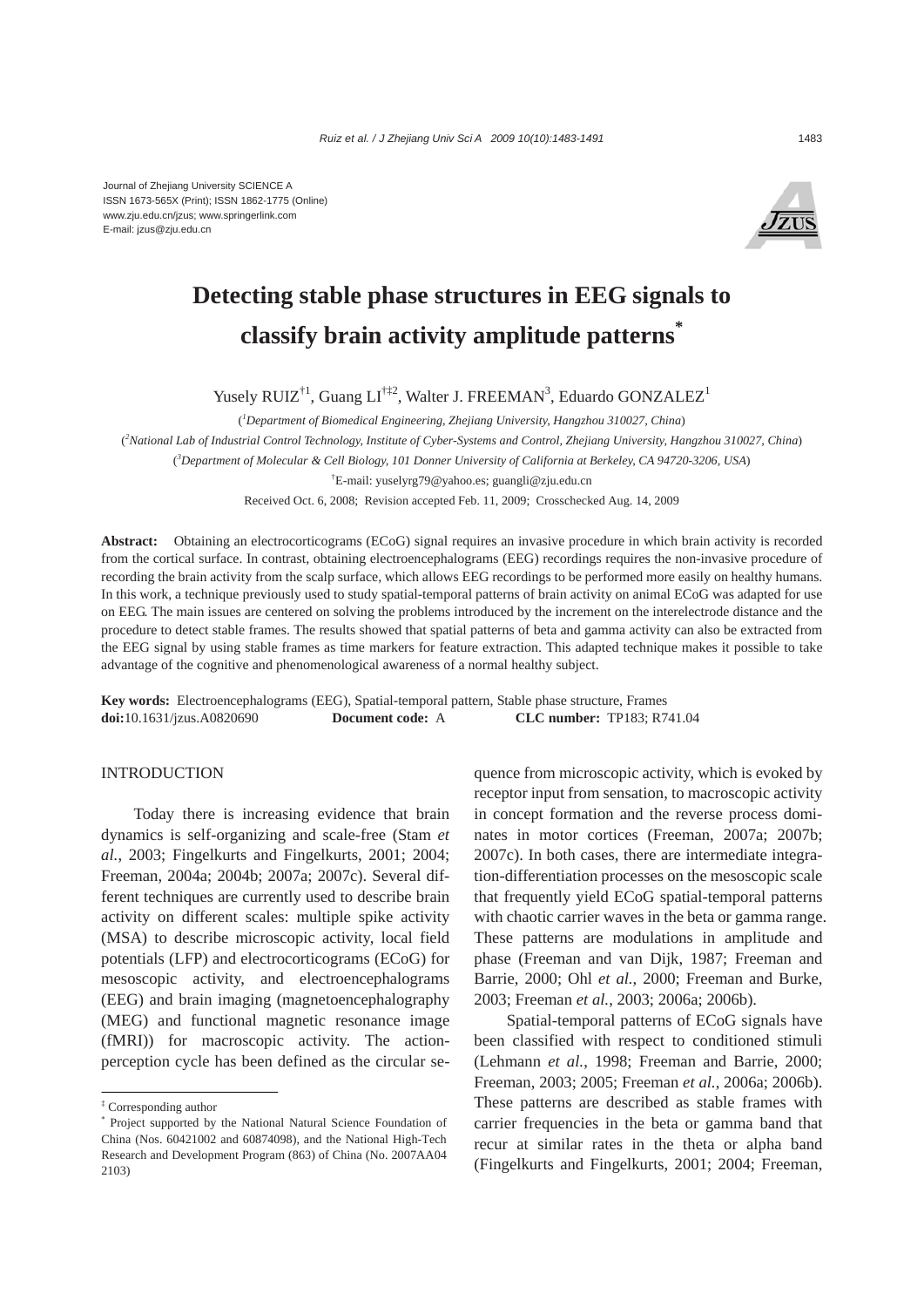2006). They emerge after sudden jumps in cortical activity called 'state transition' (Freeman, 2004a; 2006). Phase modulation (PM) patterns have a radial symmetry similar to that of a cone. The apex marks the nucleation site of the amplitude modulation (AM) patterns. AM patterns classified with respect to conditioned stimuli have been localized using the pragmatic information index (Freeman, 2005; 2006; 2007a) and identified with chaotic phase transitions (Kozma and Freeman, 2002).

Thus far ECoG recording has been used to study spatial-temporal patterns at the mesoscopic scale of brain electrical activity that is recorded directly from the cortical surface. On the one hand, it is an invasive procedure, and surgery is necessary to fix or remove the electrode array to or from the brain cortex. This procedure is commonly used with animals and occasionally with humans who have brain diseases that require surgery or are victims of global paralysis (Hinterberger *et al.*, 2003). On the other hand, EEG recording is a procedure in which electrical activity is recorded from the surface of the scalp through metal electrodes (Niedermeyer and Lopes da Silva, 2005). This is a completely non-invasive procedure that can be applied repeatedly to patients, normal adults, and children, with virtually no risk or limitation. Consequently, it is a research interest to adapt the techniques of ECoG to EEG to more easily detect and classify spatial-temporal patterns of brain activity.

In this paper, an EEG database that was previously used to study event related potentials (ERP) (Begleiter *et al.*, 1995; Zhang *et al.*, 1995; 1997) was employed to analyze the EEG from experiments trial by trial and to detect spatial amplitude patterns in EEG activity. Subjects had engaged in an object recognition task during the EEG recordings (Zhang *et al.*, 1995; 1997). Similar methods previously used to localize and classify AM patterns in ECoG (Barrie *et al.*, 1996; Kozma and Freeman, 2002; Freeman, 2004b; Freeman *et al.*, 2006b; Ruiz *et al.*, 2007) were applied to EEG. Owing to the well known differences in scale and resolution between ECoG and EEG, adjustments in the technique to identify stable frames and estimated frame gradient were necessary to make this method suitable for use with EEG signals. Stable frames were used as time markers to extract high-dimensional feature vectors. A multidimensional scaling technique of nonlinear mapping was applied to produce 2D visualization and to reduce the dimension of the feature vectors (Sammon, 1969; Freeman, 2005; 2006). Classification of these vectors was done using the back-propagation (BP) neural network.

Frames obtained from the EEG recording had similar characteristics and parameters to frames obtained from ECoG (Freeman, 2004b; Freeman *et al.*, 2006b). The mean level of classification for EEG was comparable to that for ECoG, higher than 75%, which shows for the first time that, owing to the scale-free properties of brain activity, these techniques adapted from ECoG can be employed to extract useful information noninvasively from scalp EEG.

#### DATA SELECTION AND PREPROCESSING

The data used in this work were available from Ingber (1999). The data consist of a set of measurements from 64 electrodes placed on a scalp at standard sites (AEA, 1990) as shown in Fig.1. The sample rate was 256 Hz and the signal duration was 1 s. All scalp electrodes were referred to as Cz. The signals were amplified with a gain of 10000 by Ep-A2 amplifiers with a band pass between 0.02 and 50 Hz, and recorded on a concurrent 55/50 computer. Trials with excessive eye and body movements  $(>73.3 \mu V)$  were rejected on-line.



**Fig.1 Location of the 64-electrode array**  For these experiments, a subset of 35 electrodes was selected (black dots)

A set of figures from the Snodgrass and Vanderwart (1980) picture set were chosen as stimuli. During the experiments, each subject was exposed to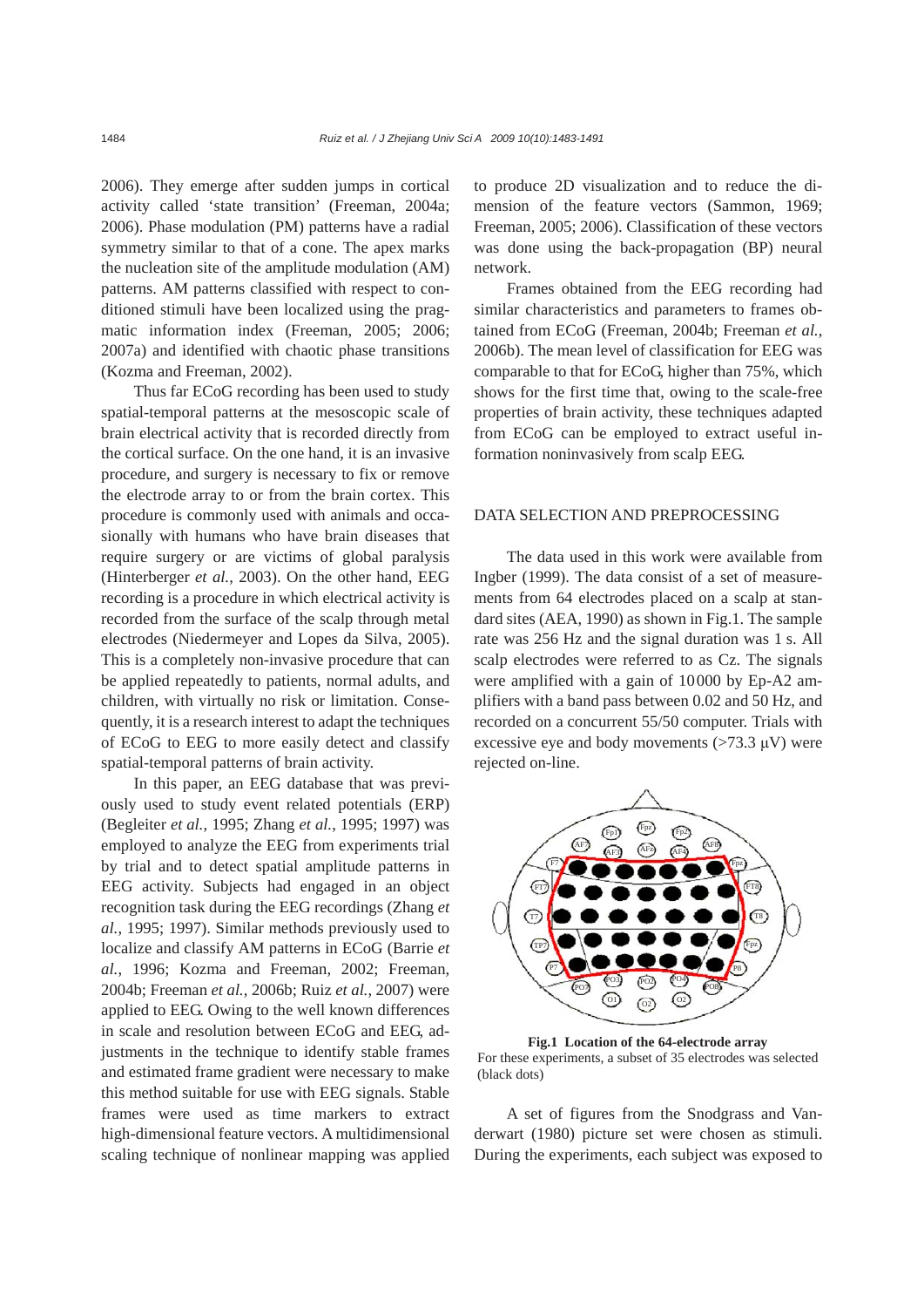either a single stimulus (S1) to become familiar with the figures, or two stimuli (S1 and S2) to perform a recognition task. The two stimuli were displayed in either a matched condition (S1 was identical to S2) or a non-matched condition (S1 differed from S2).The subject's task was to decide whether or not the second picture (S2) was identical to the first stimulus (S1). After the presentation of S2 on each trial, the subjects were asked to press a mouse button in one hand if S2 matched S1 and to press a mouse button in the other hand if S2 differed from S1. All figures selected as stimuli represented a different concrete object and were easily identifiable. The stimuli were presented on a white background at the center of a computer monitor. The picture size ranged from 5 to 10 cm in height and 5 to 10 cm in width, and they were displayed for 300 ms.

The database consists of recordings from two groups: alcoholic subjects and control subjects (with no symptoms of alcoholism or other diseases). In this work, in order to have normal EEG to use for analysis, only recordings from the control subjects were used to carry out the experiments.

Recordings from each control subject were visually inspected to select an appropriate set of recordings for analysis. All subjects with fewer than 20 trials per stimulus or more than 3 noisy channels were rejected; a total of 14 subjects were finally selected. With the aim of avoiding electromyographic noise, an array of 35 electrodes, which mainly consisted of the frontoparietal electrodes, were selected (Fig.1).

The raw EEG data were visually inspected, and bad channels were replaced by the mean of the adjacent channels. The signals were then demeaned and normalized (Freeman, 2005). The temporal power spectral density (PSD) was estimated for each channel and then averaged for each trial and subject. A temporal band pass filter was applied to select the frequency range of interest (Freeman, 2004a; 2004b; 2005; 2006) prior to the application of the Hilbert transform (HT).

## AMPLITUDE MODULATION PATTERNS LOCA-**TION**

The Hilbert transform was used to obtain the analytic amplitude and analytic phase of the EEG signals (Barlow, 1993; Freeman, 2004a; 2004b). The analytic phase was used to calculate the parameters of instantaneous frequency and instantaneous gradient. These parameters were used to detect stable frames and estimate the other parameters of frames (Freeman, 2004b; Freeman *et al.*, 2006a; 2006b). AM patterns were observed during the time samples turned out by stable frames. The feature vectors were selected as the root-mean square (rms) values of the analytic amplitude within stable frames on the 35 electrodes. The 35-dimensional features were then transformed to a 2D feature vector using Sammon maps (Sammon, 1969; Freeman, 2005; 2006).

#### **Detecting stable frames**

Cone fitting and spatial-temporal covariance methods have been used in the past to detect frames with similar results (Freeman, 2004b; Freeman *et al.*, 2006b; Ruiz *et al.*, 2007). Thus, using the spatialtemporal covariance method, thresholds for analytic phase covariance  $(t_{e1})$  and analytic amplitude covariance  $(t_{e2})$  were set. A time sample phase was selected as a frame candidate only if the analytic phase covariance was lower than *t*e1, the analytic amplitude covariance was higher than  $t_{e2}$ , the sign of the instantaneous gradient did not change from one sample to the next, and the instantaneous frequency was within the temporal band used.

Between the time points when frame candidates were detected, the frame frequency and gradient were calculated by Eqs.(1) and (2):

$$
F_N = \frac{1}{n} \sum_{i=1}^n w_i(t_n),
$$
 (1)

$$
\gamma_N = \frac{1}{n} \sum_{i=1}^n \gamma(t_n),\tag{2}
$$

where *n* was the number of time steps across which a stable frame had been defined,  $w_i$  was the instantaneous frequency and *γ* was the instantaneous gradient. Other parameters, such as the frame phase velocity and frame diameter (Eqs.(3) and (4)), were derived from these two equations (Freeman, 2004b; Freeman *et al.*, 2006b). The frame rate was defined as the inverse of the time lapse between successive starting points of stable frames, and the duration was given by the number of digitizing steps over which the stable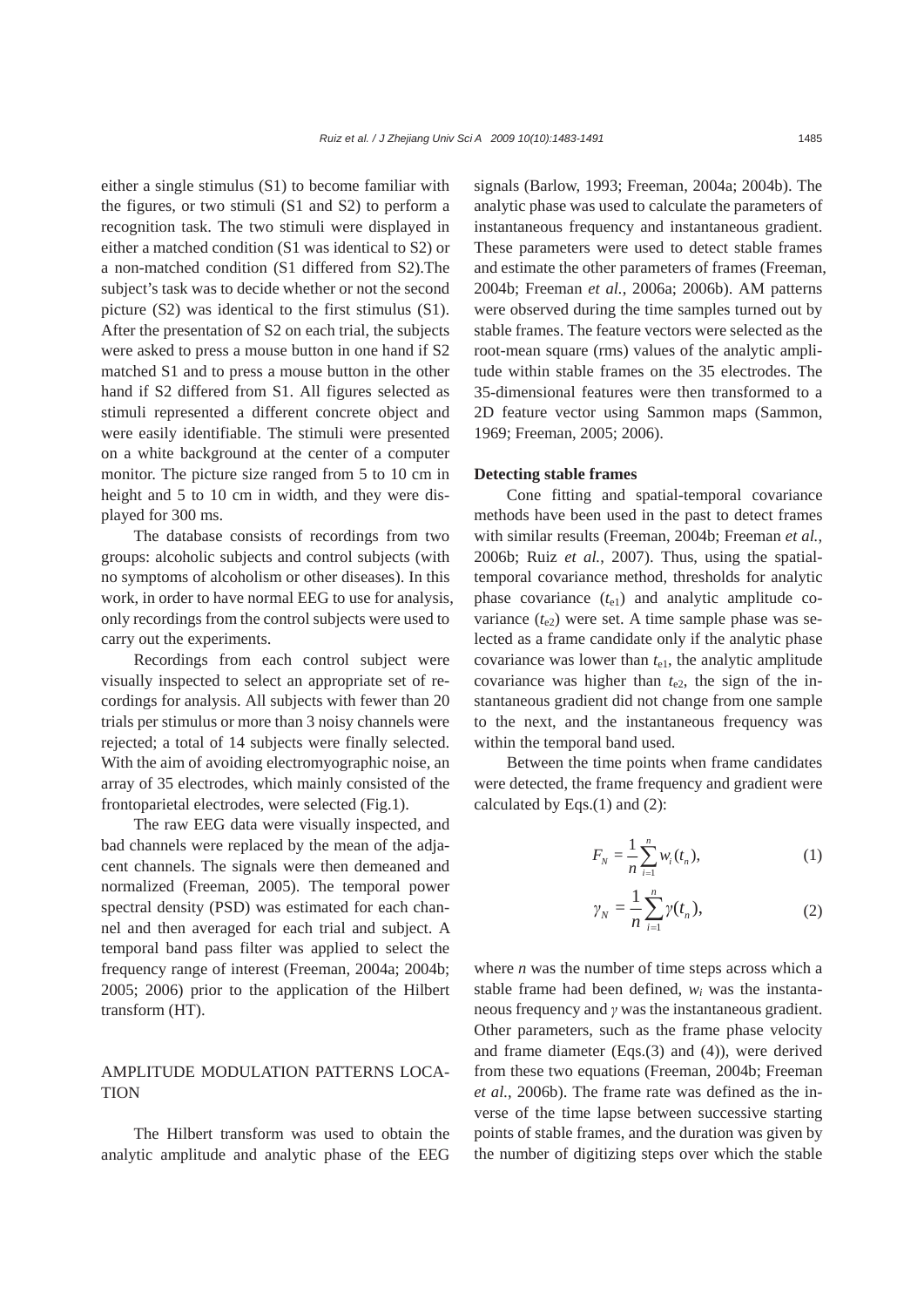frame was detected.

$$
B = 2\pi F_N / (1000|\gamma_N|), \tag{3}
$$

$$
D_x = \pi/(2|\gamma_N|). \tag{4}
$$

After that, supplemental, anatomical, and physiological evaluations were made of the acceptable parameter rank to exclude spurious frames from the analysis. The phase velocity had to be within the range of conduction velocities of cortical axons (1~10 m/s), the frame duration should have been more than 15 ms on the beta band or 10 ms on the gamma band, and the frame diameter had to be smaller than the width of the cerebrum, 200 mm (Freeman, 2004b; Freeman *et al.*, 2006b).

#### **Estimating instantaneous frequency and gradient**

Instantaneous frequency, or the rate of change in phase with time (Hz), was estimated as the successive differences of the unwrapped analytic phase divided by the digitizing step (Freeman, 2004b; Freeman *et al.*, 2006a; 2006b). This parameter is not interelectrode distance dependent.

On the other hand, instantaneous gradient, the rate of change in phase with distance (rad/mm), is interelectrode distance dependent. The interelectrode distance in previous work was in the order of 3 mm (Barrie *et al.*, 1996; Freeman *et al.*, 2006a; 2006b). For EEG, the interelectrode distance was increased to the order of 3 cm (Zhang *et al.*, 1995), but the analytic phase values are between  $-p_i$  and  $p_i$  rad in both cases (Barlow, 1993). The analytic phase differences are lower than  $2p_i$  rad regardless of whether the interelectrode distance measures in millimeters, centimeters, or meters. Also, within the time period when the stable frames show up, the phase should be smooth and with little change from one electrode to another and from one time sample to the next, which produces very low analytic phase differences.

For ECoG, cone fitting was normally used to estimate the instantaneous gradient (Freeman and Barrie, 2000; Freeman and Rogers, 2003; Freeman, 2004b; Freeman *et al.*, 2006a; 2006b), but it is a highly time-consuming method and has technical constraints, which make it difficult to apply to EEG signals (Freeman, 2004b; Freeman *et al.*, 2006a). In Ruiz *et al.*(2007), a new method to estimate the instantaneous gradient was presented. In this method,

the instantaneous gradient was estimated as the slope (m) of the line fitted to the differences between every analytic phase value and the other phase values for each interelectrode distance (Fig.2a). The results obtained were similar to the results produced by the cone fitting method (Ruiz *et al.*, 2007).



**Fig.2 Instantaneous gradient estimation** 

(a) 64 channels of ECoG; (b) 35 channels of EEG. Gradients were estimated as the slope of the line fitted to the difference between every analytic phase value and the other phase values for each interelectrode distance. Due to the increase in the interelectrode distance, the gradient of the EEG signal was very low, which caused the frame velocity to be out of the range of the conduction velocity for the cortex. This example is from a signal filtered on the beta range, 12~30 Hz

The slope of one line is the relation between the variation in the *Y* axis (phase difference) and *X* axis (interelectrode distance) for two points. Due to the increase in the interelectrode distance, the gradient values for EEG were drastically reduced, even though the phase differences between electrodes had increased (Fig.2). Gradient values estimated using this method induced frame velocities higher than 150 m/s, and after the physiological criterion for frame detection were applied (Freeman, 2004b; Freeman *et al.*, 2006a; 2006b), no stable frames were detected. For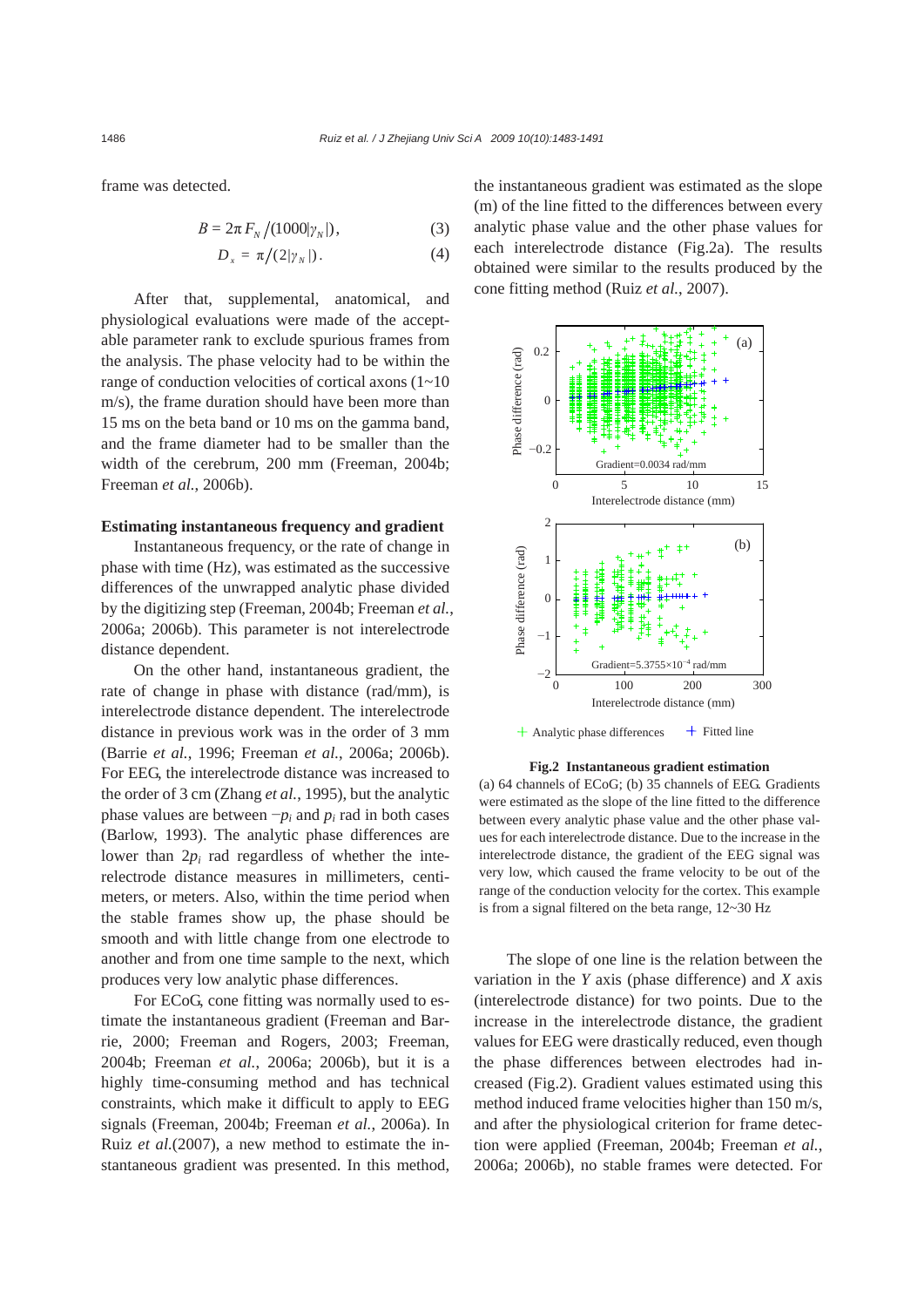that reason, some changes in the gradient estimation method were made. The global instantaneous gradient was estimated as the slope of the line between the electrodes of the minimum and maximum phases for each time sample (Fig.3). The frame velocity estimated using this method was within the range of conduction velocity for the cortex, i.e., <10 m/s.



**Fig.3 Phase value on each electrode at one time sample**  (a) 2D view (b) 3D view. A global gradient (rad/mm) index was estimated for EEG signals as the slope of the line between the points of minima and maxima phase for each time sample. This example is from a signal filtered on the beta range, 12~30 Hz

## CLASSIFICATION PROCESS

Two classes were defined to carry out the classification process. The single-stimulus presentation was defined as class 1 and the two-stimulus presentation as class 2. Class 2 presentations can be in a matched condition (the first stimulus is identical to the second stimulus) or in a non-matched condition (the first stimulus is different from the second stimulus).

The Sammon map iteratively mapped the location of points defined from a high-dimensional (here 35-dimensional) space to a low-dimensional (here 2D) space, preserving the relative distances between points (Sammon, 1969; Freeman, 2005; 2006). After mapping, the feature vectors were labeled for graphic display and classification. BP networks were used to perform the classification.

Two-layer BP networks were used on linearly separable problems. Alternatively, if the problem required a boundary region other than a line, a threelayer BP was used to define it (Duda *et al.*, 2000; MATLAB user guide R2007b, http://www.mathworks. com). Two- and three-layer BP networks were used for classification (Fig.4). The training set consisted of 6 trials per class, and the test set conformed to all trials. The number of neurons in the hidden layer varied from 3 to 7, and the best performance was achieved with 5 neurons.



**Fig.4 (a) Two- and (b) three-layer BP networks were used in classification** 

(a) was used on linearly separable problems and (b) on non-linearly separable problems

### RESULTS

The EEG signals were band pass filtered between 0.02 and 50 Hz during the recording process. Only the frequencies between 4 and 50 Hz were analyzed. Fig.5 shows an example of PSD displayed in log-log coordinates. PSD revealed a 1/*f α* form with upward deviations from a straight line in the frequency range from 10 to 45 Hz, and *α* varied from −1 to −3 (Freeman, 2004a; Freeman *et al.*, 2006b).

Frequencies from 12 to 30 Hz (beta band) and 30 to 45 Hz (low gamma) were used as the temporal band filter settings. Stable frame parameters were estimated for each subject and each class on the beta and gamma bands.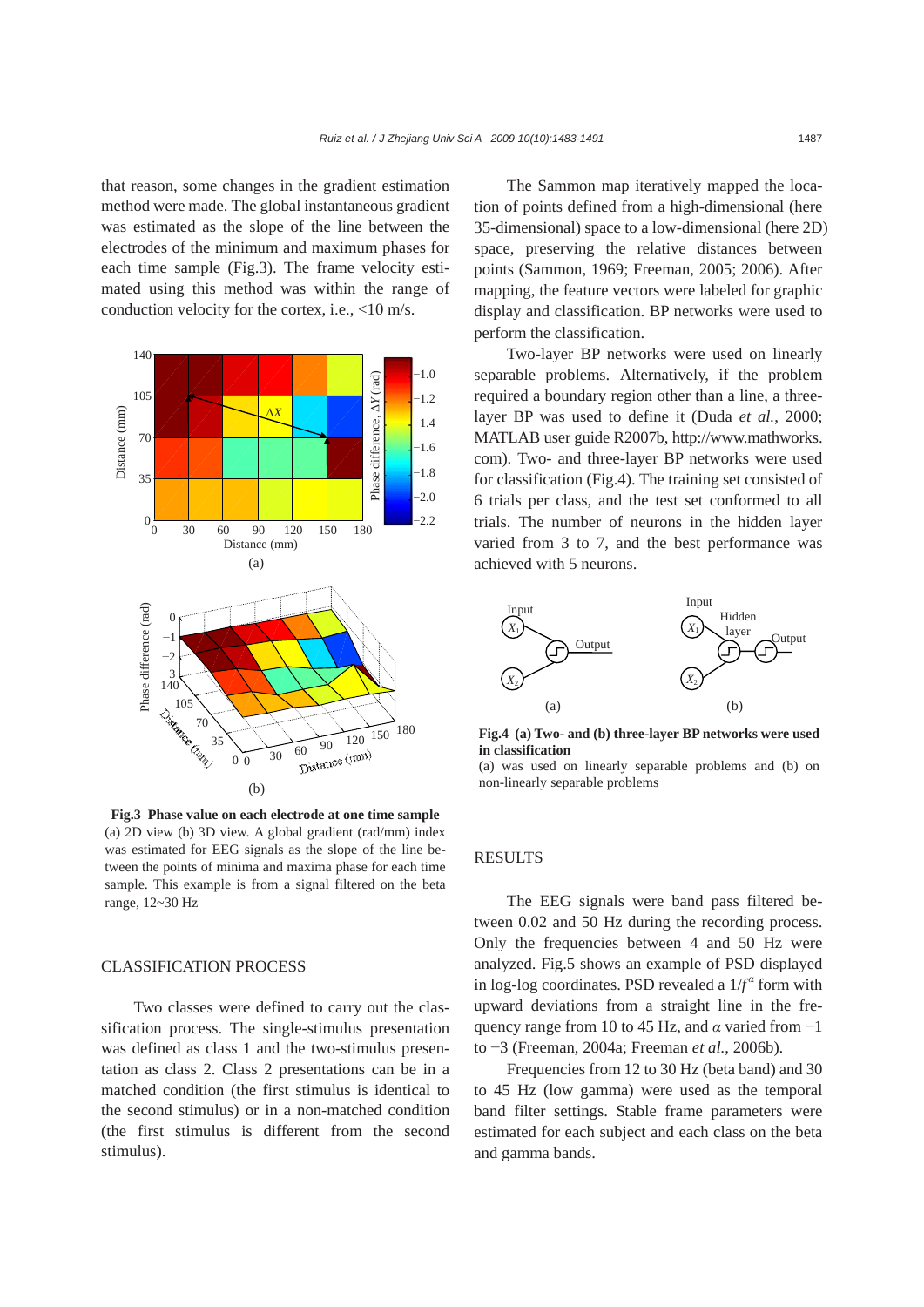

Fig.5 PSD revealed a  $1/f^{\alpha}$  form with upward deviations in **the beta and gamma ranges, and** *α* **varied from −1 to −3**

Fig.6 shows the mean frame parameter value of each subject. Frequency, velocity, and duration were clearly distinguishable from frames on the beta or gamma band. Gradient, diameter, and rate values overlapped for some subjects. In general, stable frames from the beta band had lower carrier frequencies, velocities, diameters, rates, and a longer duration than stable frames on the gamma band did. The differences of stable frame parameters between classes were not obvious.

Feature vectors were extracted as the rms values of analytic amplitude on each electrode within the time periods where stable frames were detected. Sammon maps were used to visualize the distribution of the features (Fig.7) and to transform the 35dimensional feature vectors into 2D feature vectors. Comparable maps were obtained from the beta and gamma bands, so only a few maps from the beta band are presented here.

Clusters of vectors were distinctly formed for almost all subjects. A line was drawn in the display plane between the clusters on the premise of linear separability, showing that the line almost separates the classes for some subjects but not for others. Because of this, a three-layer BP neural network was used for classification as well. Fig.8 shows the correct classification rate (CC) in percent per subject for a two-layer and a three-layer BP network.

The correct classification rate of beta and gamma patterns was around 70% using a two-layer BP network for almost all subjects and around 80% using a three-layer BP network. The three-layer BP network improved the mean classification rate by about 5% because for some subjects the clusters were well defined and the best boundary region was a line.

Correct classification rates that were higher than 62.5% for all subjects show that spatial patterns of beta and gamma activities can be extracted from the EEG signal. Differences between subjects can be ascribed to subjects' previous experiences, level of attentiveness, and level of expectation prior to the presentation of the stimulus (Freeman, 2004a; 2005; 2006).



Asterisk, class 1; circle, class 2 matched condition; square, class 2 non-matched condition. Stable frame parameters for each band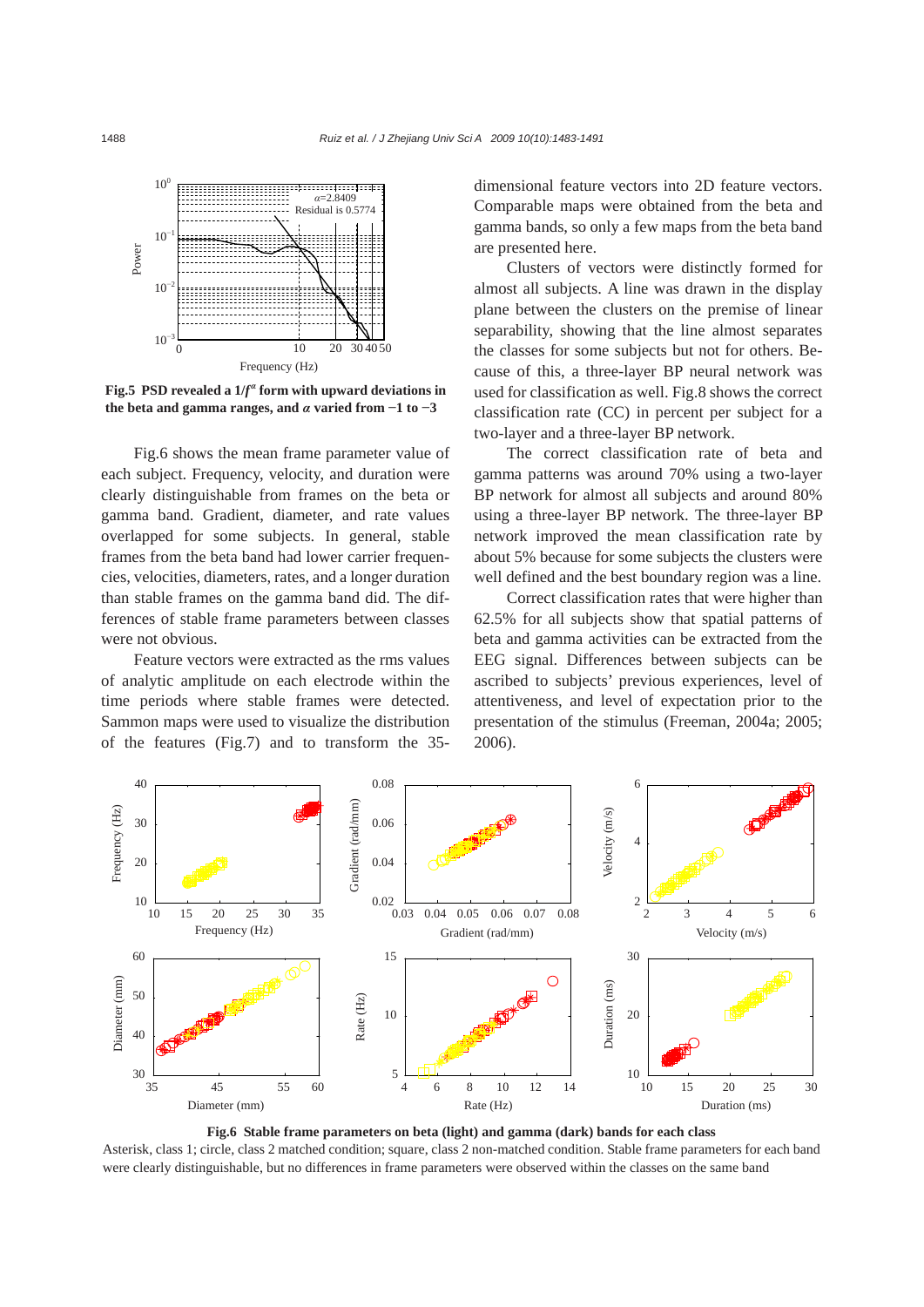



(a) Subject c344; (b) Subject co2c347. Sammon maps allow for the visualization of the feature vectors in 2D space. Top: class 1 (circle) vs class 2 matched condition (asterisk), bottom: class 1 (circle) vs class 2 non-matched condition (square), on beta band. A line was drawn to separate clusters and features positioned on the wrong side of the calculated line



**Fig.8 Classification rate in (a) class 1 and class 2 matched condition and (b) class 1 and class 2 non-matched condition**  At the bottom '±' means the standard error of classification across all subjects. The 3-layer BP network improved the mean classification rate by around 5%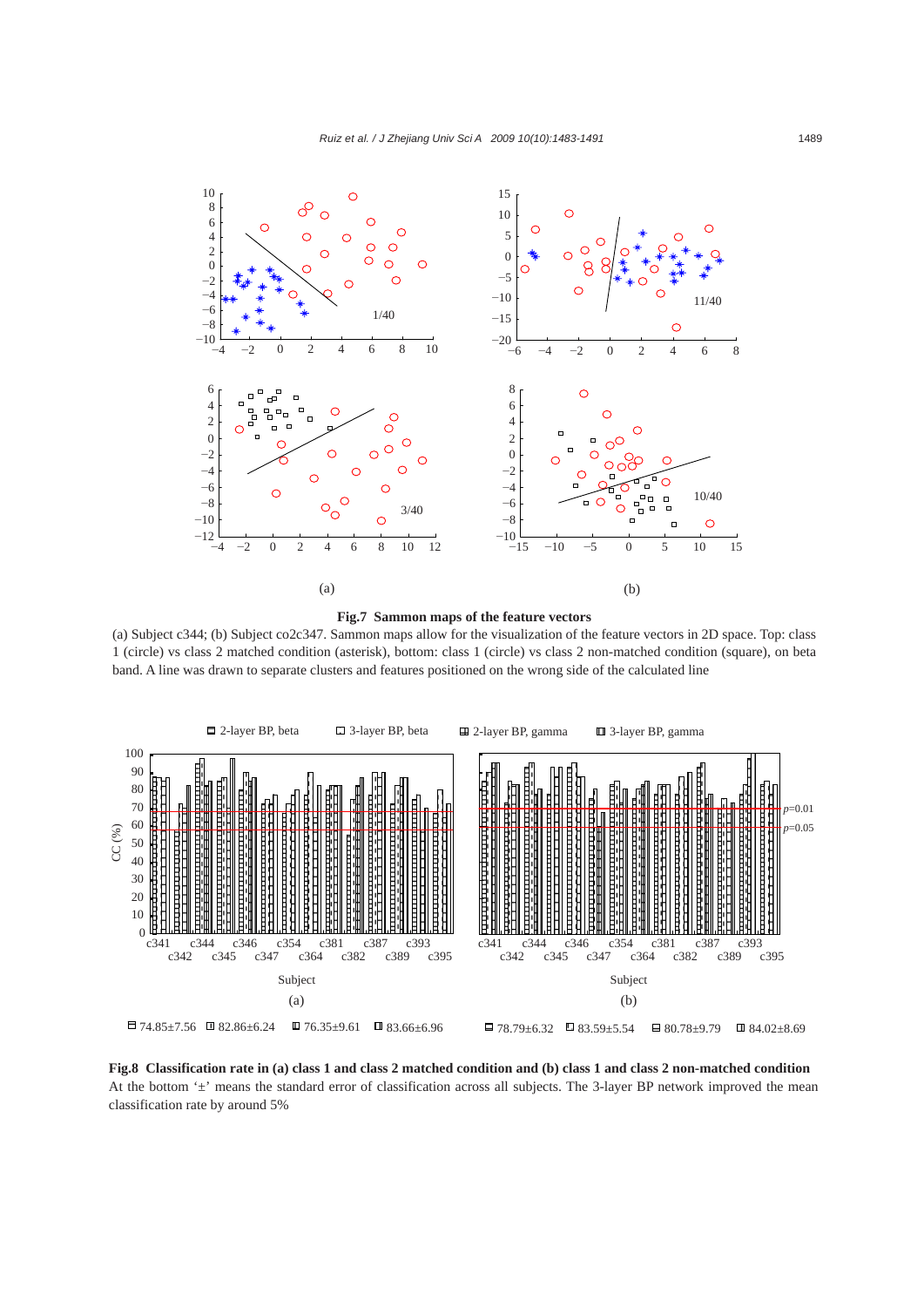## **CONCLUSION**

Phase transitions that preceded the emergence of AM and PM modulation patterns were detected using the covariance method (Ruiz *et al.*, 2007). The global gradient estimation was used to detect stable frames and these stable frames were used as the time marker for feature extraction.

The hyperspace feature vectors were mapped into 2D space to display clusters of points that represent the differing spatial patterns corresponding to both the single-stimulus presentation and the double-stimulus presentation. The 2D space feature vectors were used for classification of these patterns.

Similar CC values were obtained for patterns on the beta and gamma bands. The CC was higher than 62.5% for all subjects  $(p=0.05$  for binary classification), which shows that spatial patterns of beta and gamma activities can also be extracted from the EEG signal using this adapted technique.

This adapted technique can provide the foundation needed to investigate the cerebral dynamics of learning. It also allows researchers to take advantage of the cognitive and phenomenological awareness of a normal healthy subject and their verbal description of mental states by using a non-invasive technique to record the brain's electrical activity.

Previous studies have shown that phase transitions are different according to the temporal band pass selected. Future studies of frequency bands and bandwidth carrying levels of meaningful information should be done.

## ACKNOWLEDGEMENTS

The human data were collected by Henri Begleiter and associates at the Neurodynamics Laboratory at the State University of New York Health Center at Brooklyn and prepared by David Chorlian.

#### **References**

- AEA (American Electroencephalographic Association), 1990. Standard Electrode Position Nomenclature.
- Barlow, J.S., 1993. The Electroencephalogram: Its Patterns and Origins. MIT Press, Cambridge, MA.
- Barrie, J.M., Freeman, W.J., Lenhart, M.D., 1996. Spatiotemporal analysis of prepyriform, visual, auditory, and somesthetic surface EEGs in trained rabbits. *J. Neuro-*

*physiol.*, **76**(1):520-539.

- Begleiter, H., Porjesz, B., Wang, W., 1995. Event-related brain potentials differentiate priming and recognition to familiar and unfamiliar faces. *Electroencephalogr. Clin. Neurophysiol.*, **94**(1):41-49. [doi:10.1016/0013-4694(94)002 40-L]
- Duda, R.O., Hart, P.E., Stork, D.G., 2000. Pattern Classification. John Wiley & Sons, New York. [doi:10.1007/ s00357-007-0015-9]
- Fingelkurts, A.A., Fingelkurts, A.A., 2001. Operational architectonics of the human brain biopotential field: towards solving the mind-brain problem. *Brain & Mind*, **2**(3):261- 296. [doi:10.1023/A:1014427822738]
- Fingelkurts, A.A., Fingelkurts, A.A., 2004. Making complexity simpler: multivariability and metastability in the brain. *Int*. *J. Neurosci.*, **114**(7):843-862. [doi:10.1080/0020745 0490450046]
- Freeman, W.J., 2003. A neurobiological theory of meaning in perception: Part II. Spatial patterns of phase in gamma EEGs from primary sensory cortices reveal the dynamics of mesoscopic wave packets. *Int. J. Bifurc. Chaos*, **13**(9): 2513-2535. [doi:10.1142/S0218127403008156]
- Freeman, W.J., 2004a. Origin, structure, and role of background EEG activity: Part 1. Analytic amplitude. *Clin. Neurophysiol.*, **115**(9):2077-2088. [doi:10.1016/j.clinph. 2004.02.029]
- Freeman, W.J., 2004b. Origin, structure, and role of background EEG activity: Part 2. Analytic phase. *Clin. Neurophysiol.*, **115**(9):2089-2107. [doi:10.1016/j.clinph.2004. 02.028]
- Freeman, W.J., 2005. Origin, structure, and role of background EEG activity: Part 3. Neural frame classification. *Clin. Neurophysiol.*, **116**(5):1118-1129. [doi:10.1016/j.clinph. 2004.12.023]
- Freeman, W.J., 2006. A cinematographic hypothesis of cortical dynamics in perception. *Int. J. Psychophysiol.*, **60**(2):149- 161. [doi:10.1016/j.ijpsycho.2005.12.009]
- Freeman, W.J., 2007a. Definitions of state variables and state space for brain-computer interface: Part 2. Extraction and classification of features vectors. *Cogn. Neurodynam.*, **1**(2):85-96. [doi:10.1007/s11571-006-9002-9]
- Freeman, W.J., 2007b. Proposed Cortical "Shutter" Mechanism in Cinematographic Perception. *In*: Perlovsky, L.I., Kozma, R. (Eds.), Neurodynamics of Cognition and Consciousness, p.11-38. [doi:10.1007/978-3-540-73267-9]
- Freeman, W.J., 2007c. Definitions of state variables and state space for brain-computer interface: Part 1. Multiple hierarchical levels of brain function. *Cogn. Neurodynam.*, **1**(1):3-14. [doi:10.1007/s11571-006-9001-x]
- Freeman, W.J., Barrie, J.M., 2000. Analysis of spatial patterns of phase in neocortical gamma EEGs in rabbit. *J. Neurophysiol.*, **84**(3):1266-1278.
- Freeman, W.J., Burke, B.C., 2003. A neurobiological theory of meaning in perception: Part IV. Multicortical patterns of amplitude modulation in gamma EEG. *Int. J. Bifurc. Chaos*, **13**(10):2857-2866. [doi:10.1142/S02181274030 08302]